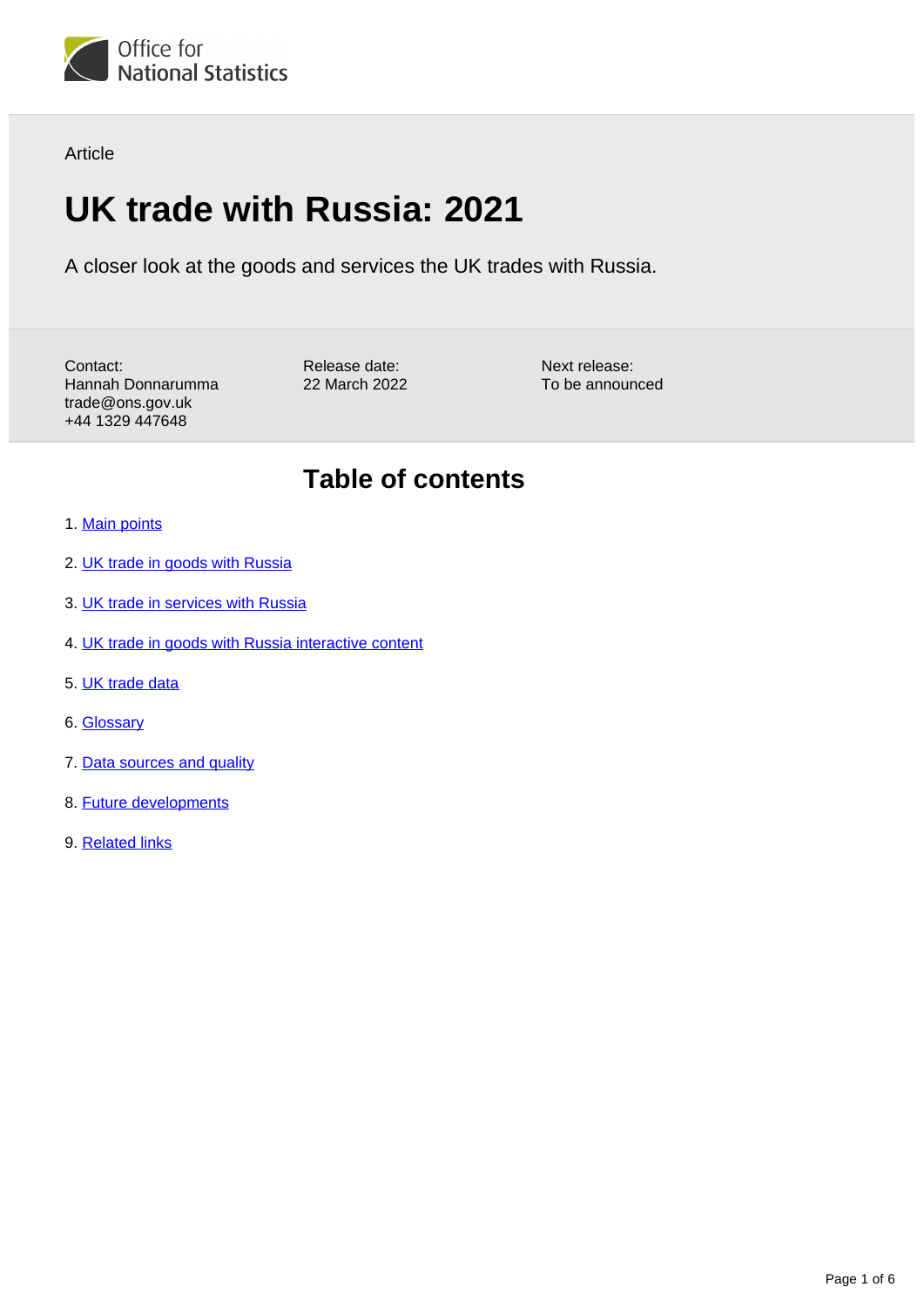## <span id="page-1-0"></span>**1 . Main points**

- In 2021, the UK imported £10.3 billion of goods from Russia (2.2% of all goods imports) and exported £3.0 billion of goods (0.9% of all goods exports).
- The UK imported £5.2 billion of fuel from Russia in 2021 which accounted for 9.7% of all fuel imported.
- The highest value goods import from Russia in 2021 was refined oil (£3.0 billion); Russia is the UK's largest supplier of refined oil, accounting for 24.1% of all imports of this commodity.
- In the 12 months to September 2021, the UK exported £1.7 billion of services to Russia (0.6% of all services exports) and imported £0.8 billion of services (0.5% of all services imports).
- $\bullet$  The main service exports to Russia were other business services (£0.5 billion), financial services (£0.3 billion) and telecommunications, computer and information services (£0.3 billion).

In response to the Russian invasion of Ukraine, the UK government imposed a range of [economic sanctions on](https://www.gov.uk/government/publications/russia-sanctions-guidance/russia-sanctions-guidance)  [Russia](https://www.gov.uk/government/publications/russia-sanctions-guidance/russia-sanctions-guidance) from late February 2022, including sanctions on trade. While these sanctions came into force in late February 2022 and are therefore not yet reflected in [monthly UK trade data,](https://www.ons.gov.uk/economy/nationalaccounts/balanceofpayments/bulletins/uktrade/latest/relateddata) there has been heightened interest in the UK's trade with Russia. This article includes trade in goods data for 2021 and trade in services data for the 12 months to September 2021 (the latest data available).

## <span id="page-1-1"></span>**2 . UK trade in goods with Russia**

In 2021, the UK imported £10.3 billion of goods from Russia, which accounted for 2.2% of all goods imports, making Russia our 12th biggest importing partner. There were £3.0 billion of goods exports to Russia (0.9% of all goods exports), making Russia our 24th biggest exporting partner.

The UK imported £5.2 billion of fuel from Russia in 2021 (Figure 1) which accounted for 9.7% of all fuel imported. The main imported fuel type was refined oil (£3.0 billion), which is oil that has been refined to be used as petrol or diesel for road vehicles, or lubricating oil. Russia was the UK's largest supplier of refined oil in 2021, accounting for 24.1% of all imports of this commodity (Table 1).

The UK also imported £1.0 billion of crude oil from Russia in 2021 (5.9% of all crude oil imports). This is unrefined petroleum which is then refined to produce useable products such as petrol or diesel. In addition, £1.0 billion of natural gas was imported (4.9% of all gas imports) which is used to generate electricity and for heating and cooking.

There were also large imports of unspecified goods (£2.6 billion) and material manufactures (£1.7 billion) from Russia in 2021. Unspecified goods cover a range of commodities including parcel post and coins, but more significantly precious metals and non-monetary gold (NMG) which is typically held as a store of wealth. We advise caution when interpreting [NMG trade](https://www.ons.gov.uk/economy/nationalaccounts/uksectoraccounts/articles/nationalaccountsarticles/abriefexplanationofnonmonetarygoldinnationalaccounts) as movements can be large and highly volatile, distorting underlying trends in goods exports and imports.

Material manufactures includes goods that have been manufactured from raw materials such as wood, leather or metal products. Imports of non-ferrous metals make up a large proportion of the material manufactures imported from Russia. These include palladium, platinum and silver among others and are used for a wide range of purposes including in catalytic converters, solar panels and batteries.

The main exports from the UK to Russia in 2021 were machinery and transport equipment (£1.5 billion) and chemicals (£0.7 billion). Cars accounted for £0.4 billion of the machinery and transport equipment exports; 1.6% of the UK's total car exports 2021. The chemical exports to Russia were primarily medicinal and pharmaceutical products (£0.3 billion).

### **Figure 1: Imports of fuels made up over half of all goods imported from Russia in 2021**

**Trade in goods with Russia by commodity type, imports and exports**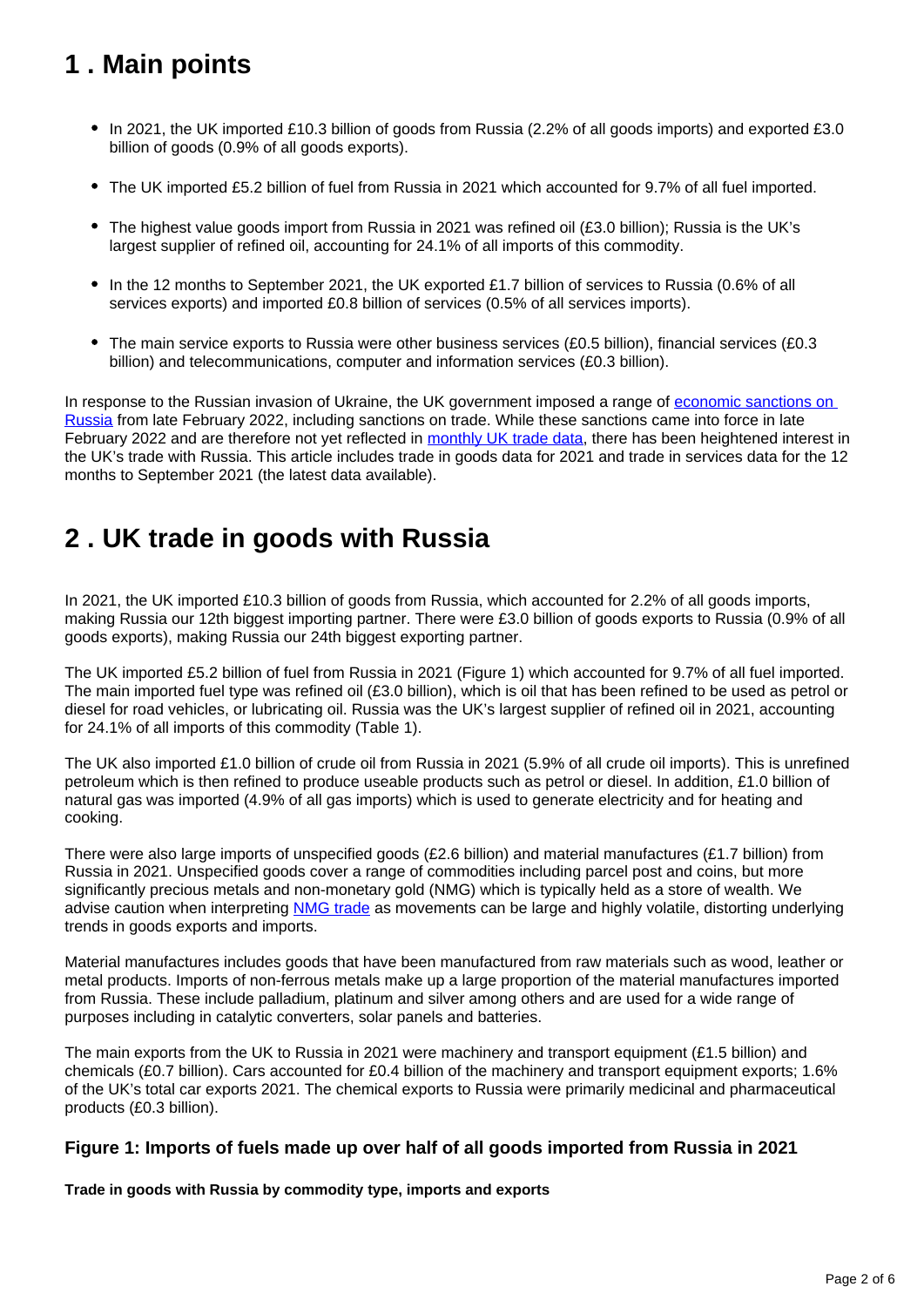#### **Download the data**

#### [.xlsx](https://www.ons.gov.uk/visualisations/dvc1878/fig1wrapper/datadownload.xlsx)

Table 1: Imports of refined oil from Russia in 2021 accounted for almost a quarter of all UK imports of this commodity

Trade in goods with Russia by detailed commodity type, top five imports and exports

| <b>Imports</b>     |             |            | <b>Exports</b>                                   |             |            |
|--------------------|-------------|------------|--------------------------------------------------|-------------|------------|
| <b>Commodity</b>   | Value (£bn) | Percentage | <b>Commodity</b>                                 | Value (£bn) | Percentage |
| Refined oil        | 3.0         | 24.1%      | Cars                                             | 0.4         | 1.6%       |
| Unspecified goods  | 2.6         | 20.2%      | Medicinal and<br>pharmaceutical<br>products      | 0.3         | 1.4%       |
| Non-ferrous metals | 1.5         | 8.0%       | Specialised<br>machinery (capital)               | 0.2         | 3.4%       |
| Crude oil          | 1.0         | 5.9%       | Mechanical power<br>generators<br>(intermediate) | 0.2         | 1.0%       |
| Gas                | 1.0         | 4.9%       | General industrial<br>machinery (capital)        | 0.1         | 1.7%       |

Source: Office for National Statistics – UK trade statistics, current prices, non-seasonally adjusted

## <span id="page-2-0"></span>**3 . UK trade in services with Russia**

In the 12 months to September 2021, the latest period for which we have data, the UK exported £1.7 billion of services to Russia (0.6% of all services exports), making Russia our 32nd biggest exporting partner. Over the same period there were £0.8 billion of services imports from Russia (0.5% of all services imports), making Russia our 33rd biggest importing partner.

The main service type traded with Russia in 2021 was other business services (Figure 2), with exports of £0.5 billion and imports of £0.4 billion. This covers a wide range of services relating to business such as research and development, legal, accounting and public relations as well as advertising and market research.

Financial services accounted for £0.3 billion of exports and £0.1 billion of imports from Russia in 2021. More specifically, this was explicitly charged and other financial services (Table 2) which includes fund managers and monetary financial institutions and refers to explicit fees and commissions that do not require special calculation, for example early and late repayment fees and account charges.

Exports of telecommunications, computer and information services were £0.3 billion in 2021, while there were £0.1 billion imports of this service type. Telecommunications services includes the broadcast or transmission of sound, images and data and includes business network services, teleconferencing and support services.

### **Figure 2: Other business services were the primary services imports and exports between the UK and Russia in the 12 months to September 2021**

**Trade in goods with Russia by service type, imports and exports**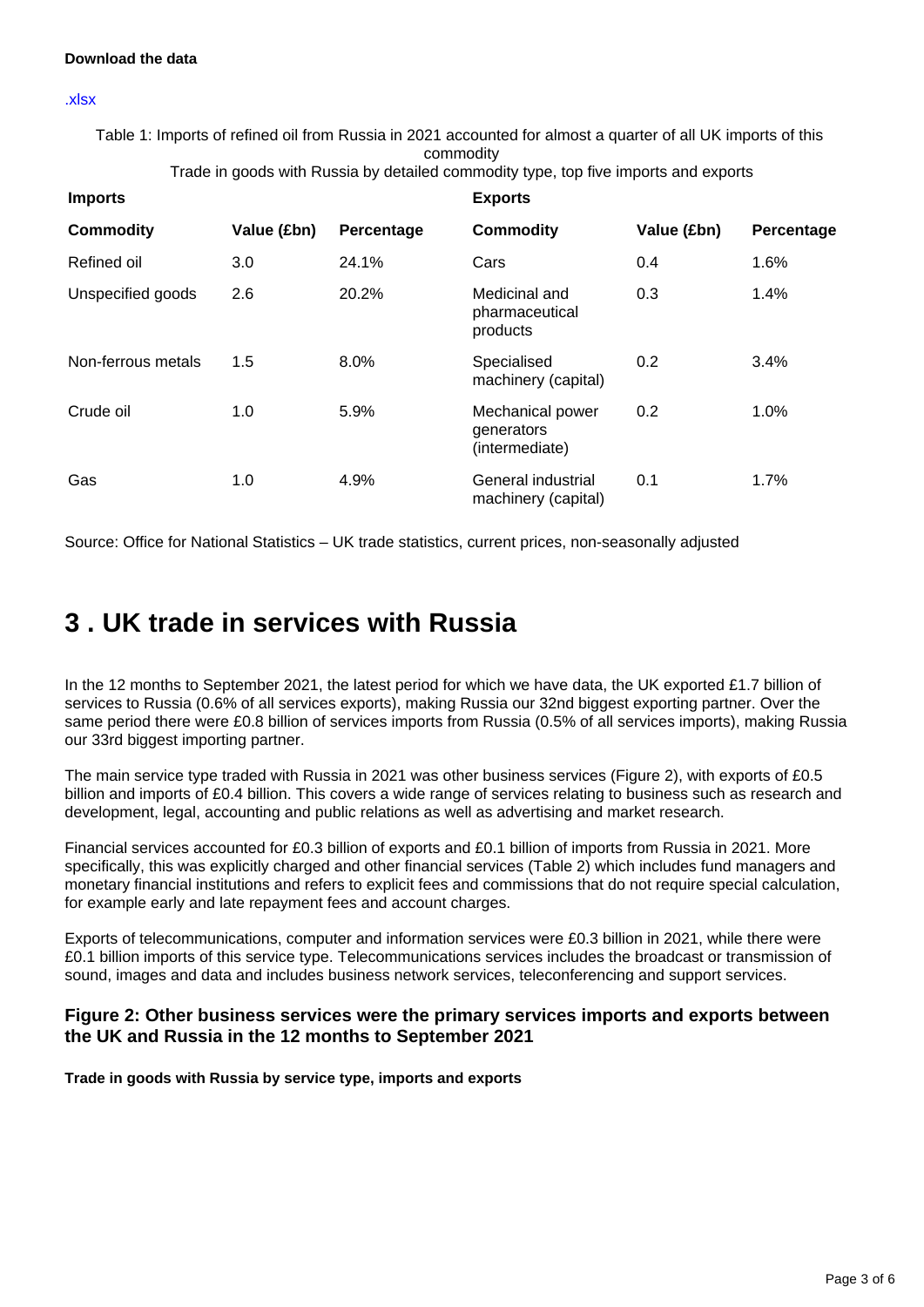#### [.xlsx](https://www.ons.gov.uk/visualisations/dvc1878/fig2wrapper/datadownload.xlsx)

Table 2: Explicitly charged financial services were the main service type the UK traded with Russia in the 12 months to September 2021

Trade in services with Russia by detailed service type, top five imports and exports

| <b>Imports</b>                                                                    |             | <b>Exports</b> |                                                                        |             |            |
|-----------------------------------------------------------------------------------|-------------|----------------|------------------------------------------------------------------------|-------------|------------|
| <b>Service type</b>                                                               | Value (£bn) | Percentage     | <b>Service type</b>                                                    | Value (£bn) | Percentage |
| <b>Explicitly charged</b><br>and other financial<br>services                      | 0.1         | 1.0%           | Explicitly charged<br>and other financial<br>services                  | 0.2         | 0.4%       |
| Intragroup fees and<br>cost recharge                                              | 0.1         | 0.9%           | Telecommunications 0.2<br>services                                     |             | 2.4%       |
| Government                                                                        | 0.1         | 2.0%           | Legal, accounting,<br>management<br>consulting and<br>public relations | 0.2         | 0.3%       |
| Work undertaken on<br>a systematic basis to<br>increase the stock of<br>knowledge | 0.1         | 0.9%           | Intellectual property                                                  | 0.1         | 0.8%       |
| Legal, accounting,<br>management<br>consulting and public<br>relations            | 0.1         | 0.4%           | Personal travel                                                        | 0.1         | 0.7%       |

Source: Office for National Statistics – UK trade statistics, current prices, non-seasonally adjusted

## <span id="page-3-0"></span>**4 . UK trade in goods with Russia interactive content**

Use our interactive map to get a better understanding of what goods the UK traded with Russia in 2021. You can explore the full data, which break down UK trade in goods with 234 countries by 125 commodities, using our interactive tools. Select a country by hovering over it or using the drop-down menu.

#### **Download the data**

[.xlsx](https://www.ons.gov.uk/visualisations/dvc1797/worldmap/datadownload.xlsx )

You can also explore the 2021 trade in goods data by commodity, such as refined oil imports from and car exports to Russia.

Select a commodity from the drop-down menu or click through the levels to explore the data.

#### **Download the data**

#### [.xlsx](https://www.ons.gov.uk/visualisations/dvc1797/treemap/exports.xlsx)

**Download the data**

#### [.xlsx](https://www.ons.gov.uk/visualisations/dvc1797/treemap/imports.xlsx)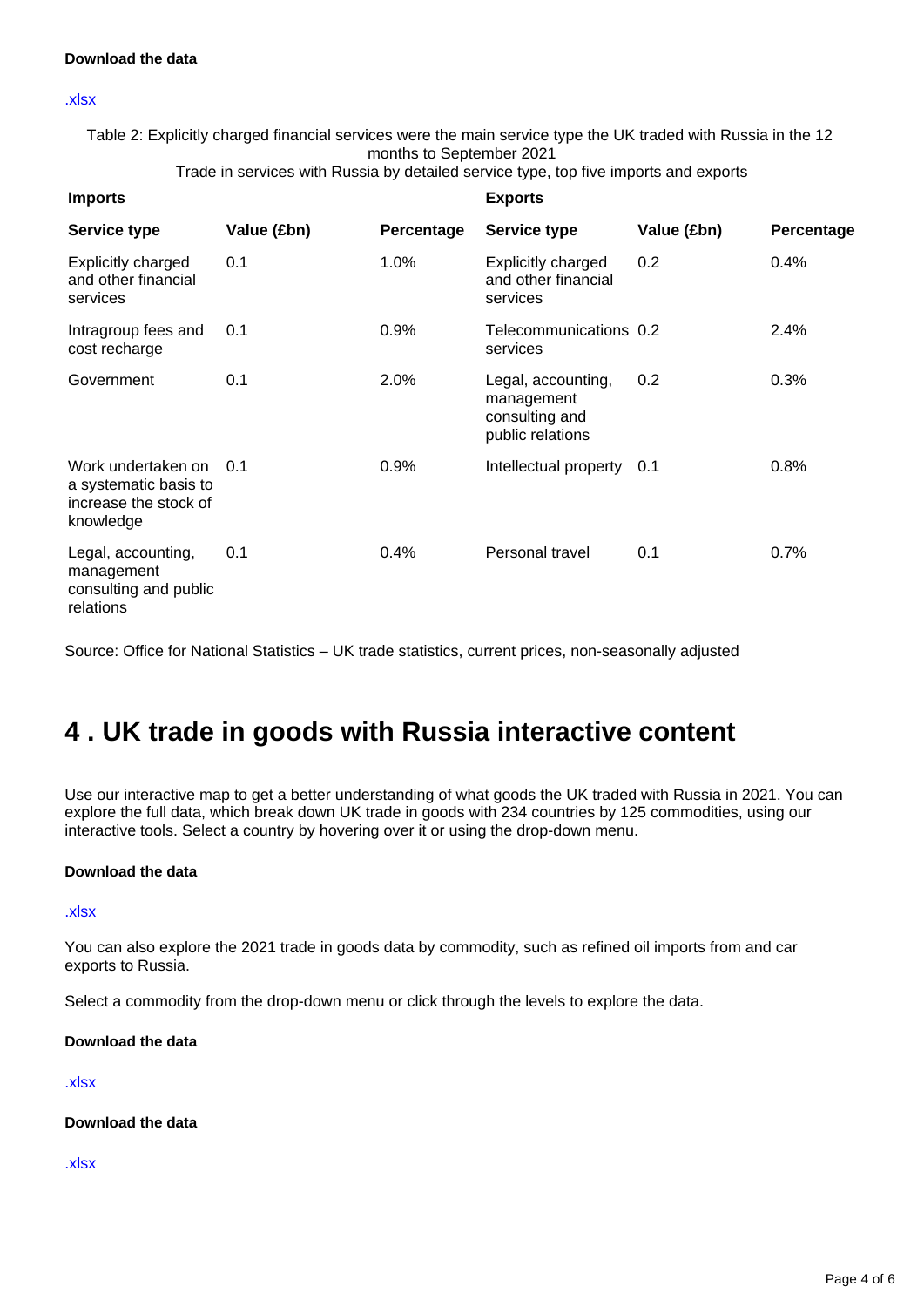## <span id="page-4-0"></span>**5 . UK trade data**

[Trade in goods: country-by-commodity imports](https://www.ons.gov.uk/economy/nationalaccounts/balanceofpayments/datasets/uktradecountrybycommodityimports) Dataset | Released 11 March 2022 Monthly import countryby-commodity data on the UK's trade in goods, including trade by all countries and selected commodities, non-seasonally adjusted.

[Trade in goods: country-by-commodity exports](https://www.ons.gov.uk/economy/nationalaccounts/balanceofpayments/datasets/uktradecountrybycommodityexports) Dataset | Released 11 March 2022 Monthly export countryby-commodity data on the UK's trade in goods, including trade by all countries and selected commodities, non-seasonally adjusted.

[UK trade in services: service type by partner country, non-seasonally adjusted](https://www.ons.gov.uk/businessindustryandtrade/internationaltrade/datasets/uktradeinservicesservicetypebypartnercountrynonseasonallyadjusted) Dataset | Released 27 January 2022 Quarterly estimates of service type by partner country, non-seasonally adjusted.

## <span id="page-4-1"></span>**6 . Glossary**

### **Exports**

Goods or services sold to other countries, the opposite of imports.

### **Imports**

Purchases of foreign goods and services, the opposite of exports.

### **Total trade**

The value of total trade between two trading partners (that is, exports plus imports).

### **Trade balance**

The trade balance is the difference between exports and imports or exports minus imports. When the value of exports is greater than the value of imports, the trade balance is in surplus. When the value of imports is greater than the value of exports, the trade balance is in deficit.

### **Precious metals and non-monetary gold**

Precious metals include precious metals, silver, platinum and palladium, and it forms part of the commodity group "unspecified goods". Non-monetary gold comprises the majority of this group and is the technical term for gold bullion not owned by central banks.

## <span id="page-4-2"></span>**7 . Data sources and quality**

Unless otherwise specified, data within this bulletin are in current prices. This means they have not been adjusted to remove the effects of inflation.